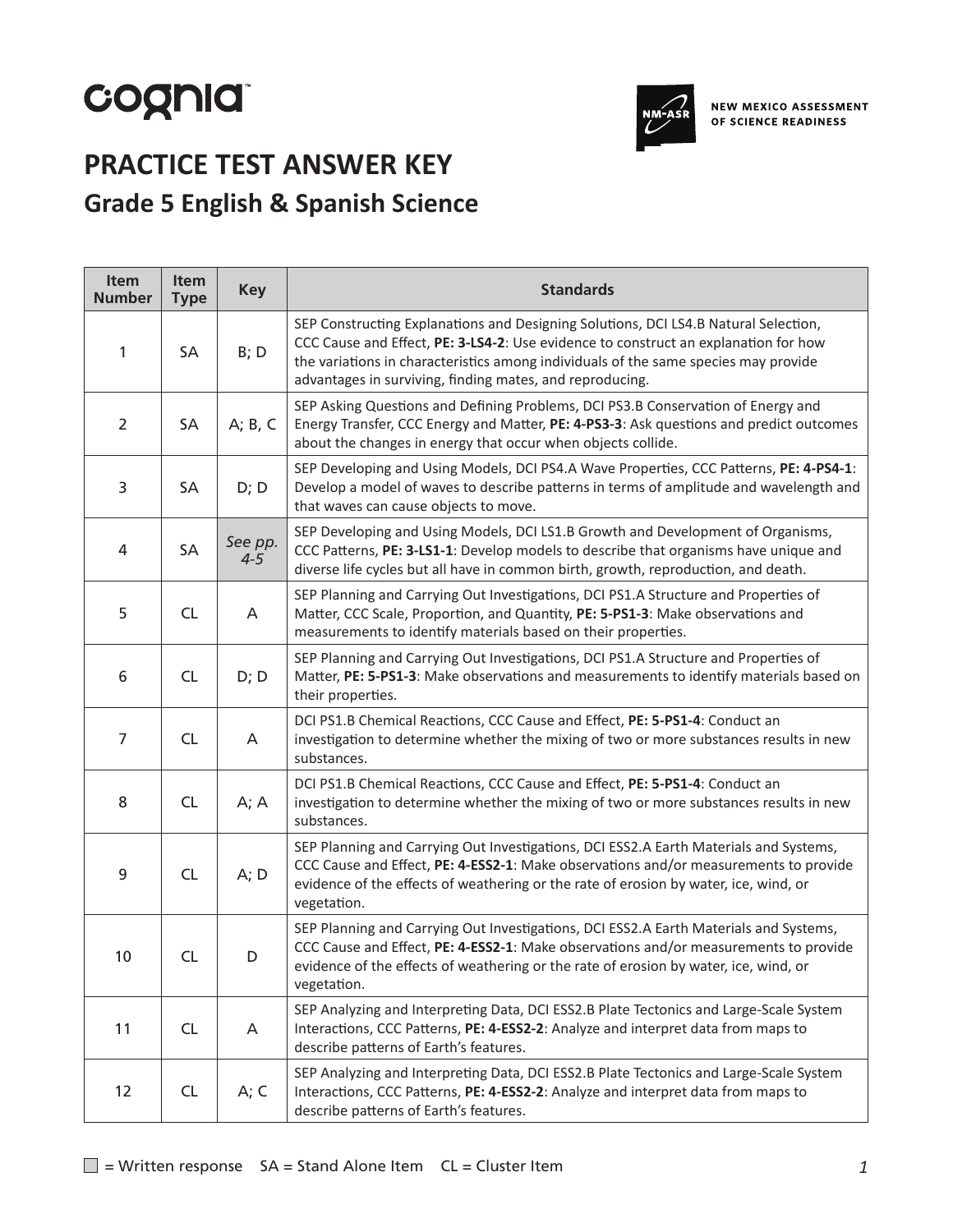| Item<br><b>Number</b> | Item<br><b>Type</b> | <b>Key</b>  | <b>Standards</b>                                                                                                                                                                                                                                                                                                    |
|-----------------------|---------------------|-------------|---------------------------------------------------------------------------------------------------------------------------------------------------------------------------------------------------------------------------------------------------------------------------------------------------------------------|
| 13                    | SA                  | A; B        | SEP Obtaining, Evaluating, and Communicating Information, DCI ESS2.D Weather and<br>Climate, CCC Patterns, PE: 3-ESS2-2: Obtain and combine information to describe climates<br>in different regions of the world.                                                                                                  |
| 14                    | SA                  | C, E; A     | SEP Developing and Using Models, DCI LS1.D Information Processing, CCC Systems and<br>System Models, PE: 4-LS1-2: Use a model to describe that animals receive different types<br>of information through their senses, process the information in their brain, and respond<br>to the information in different ways. |
| 15                    | SA                  | See p.<br>6 | SEP Engaging in Argument From Evidence, DCI ESS3.B Natural Hazards, CCC Cause and<br>Effect, PE: 3-ESS3-1: Make a claim about the merit of a design solution that reduces the<br>impacts of a weather-related hazard.                                                                                               |
| 16                    | <b>CL</b>           | $\mathsf C$ | SEP Engaging in Argument From Evidence, DCI LS4.C Adaptation, CCC Cause and Effect,<br>PE: 3-LS4-3: Construct an argument with evidence that in a particular habitat some<br>organisms can survive well, some survive less well, and some cannot survive at all.                                                    |
| 17                    | <b>CL</b>           | D           | SEP Engaging in Argument From Evidence, DCI LS2.C Ecosystem Dynamics, Functioning,<br>and Resilience, CCC System and System Models, PE: 3-LS4-4: Make a claim about the<br>merit of a solution to a problem caused when the environment changes and the types of<br>plants and animals that live there may change.  |
| 18                    | <b>CL</b>           | D; C        | SEP Engaging in Argument From Evidence, DCI LS4.C Adaptation, PE: 3-LS4-3: Construct<br>an argument with evidence that in a particular habitat some organisms can survive well,<br>some survive less well, and some cannot survive at all.                                                                          |
| 19                    | CL                  | B; B        | DCI LS2.C Ecosystem Dynamics, Functioning, and Resilience, CCC System and System<br>Models, PE: 3-LS4-4: Make a claim about the merit of a solution to a problem caused<br>when the environment changes and the types of plants and animals that live there may<br>change.                                          |
| 20                    | <b>CL</b>           | A; A        | SEP Constructing Explanations and Designing Solutions, DCI ETS1.A Defining and<br>Delimiting an Engineering Problem, PE: 4-PS3-4: Apply scientific ideas to design, test, and<br>refine a device that converts energy from one form to another.                                                                     |
| 21                    | CL                  | B           | SEP Planning and Carrying Out Investigations, DCI PS3.B Conservation of Energy and<br>Energy Transfer, CCC Energy and Matter, PE: 4-PS3-2: Make observations to provide<br>evidence that energy can be transferred from place to place by sound, light, heat, and<br>electric currents.                             |
| 22                    | <b>CL</b>           | A; B        | SEP Constructing Explanations and Designing Solutions, DCI ETS1.A Defining and<br>Delimiting an Engineering Problem, PE: 4-PS3-4: Apply scientific ideas to design, test, and<br>refine a device that converts energy from one form to another.                                                                     |
| 23                    | <b>CL</b>           | B           | SEP Constructing Explanations and Designing Solutions, DCI ETS1.A Defining and<br>Delimiting an Engineering Problem, PE: 4-PS3-4: Apply scientific ideas to design, test, and<br>refine a device that converts energy from one form to another.                                                                     |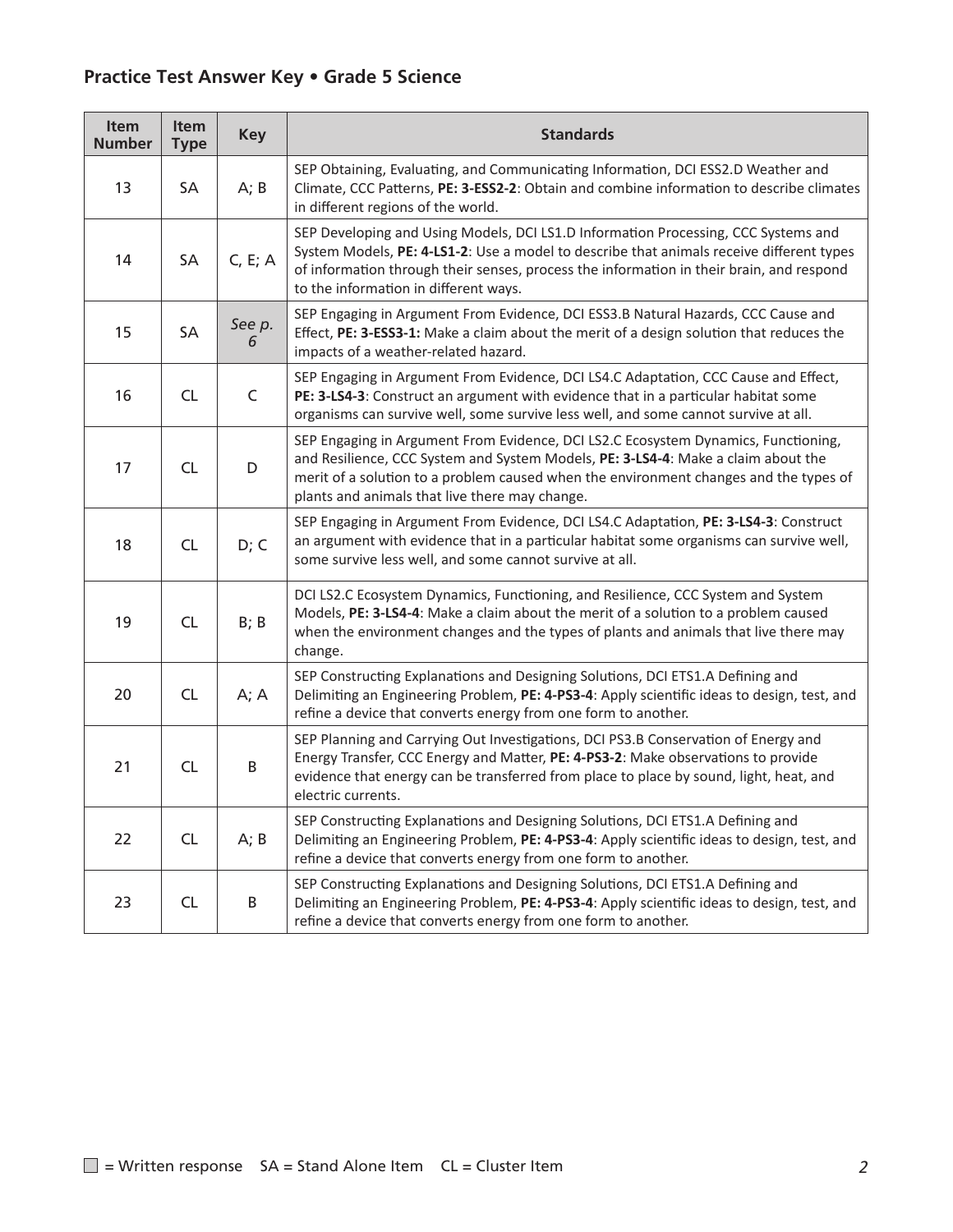| Item<br><b>Number</b> | Item<br><b>Type</b> | <b>Key</b>         | <b>Standards</b>                                                                                                                                                                                                                                                                                         |
|-----------------------|---------------------|--------------------|----------------------------------------------------------------------------------------------------------------------------------------------------------------------------------------------------------------------------------------------------------------------------------------------------------|
| 24                    | SA                  | D; C               | SEP Planning and Carrying Out Investigations, DCI PS2.A Forces and Motion, CCC Cause<br>and Effect, PE: 3-PS2-1: Plan and conduct an investigation to provide evidence of the<br>effects of balanced and unbalanced forces on the motion of an object.                                                   |
| 25                    | SA                  | D; D               | DCI ESS3.B Natural Hazards, CCC Cause and Effect, PE: 4-ESS3-2: Generate and compare<br>multiple solutions to reduce the impacts of natural Earth processes on humans.                                                                                                                                   |
| 26                    | SA                  | D; A, D            | SEP Planning and Carrying Out Investigations, DCI PS1.B Chemical Reactions, CCC Cause<br>and Effect, PE: 5-PS1-4: Conduct an investigation to determine whether the mixing of two<br>or more substances results in new substances.                                                                       |
| 27                    | SA                  | See pp.<br>$7 - 8$ | SEP Developing and Using Models, DCI PS4.B Electromagnetic Radiation, CCC Cause and<br>Effect, PE: 4-PS4-2: Develop a model to describe that light reflecting from objects and<br>entering the eye allows objects to be seen.                                                                            |
| 28                    | CL                  | C; C               | SEP Analyzing and Interpreting Data, DCI ESS1.B Earth and the Solar System, CCC Patterns,<br>PE: 5-ESS1-2: Represent data in graphical displays to reveal patterns of daily changes in<br>length and direction of shadows, day and night, and the seasonal appearance of some<br>stars in the night sky. |
| 29                    | <b>CL</b>           | $\mathsf C$        | SEP Analyzing and Interpreting Data, DCI ESS1.B Earth and the Solar System, CCC Patterns,<br>PE: 5-ESS1-2: Represent data in graphical displays to reveal patterns of daily changes in<br>length and direction of shadows, day and night, and the seasonal appearance of some<br>stars in the night sky. |
| 30                    | <b>CL</b>           | $\mathsf C$        | SEP Analyzing and Interpreting Data, DCI ESS1.B Earth and the Solar System, CCC Patterns,<br>PE: 5-ESS1-2: Represent data in graphical displays to reveal patterns of daily changes in<br>length and direction of shadows, day and night, and the seasonal appearance of some<br>stars in the night sky. |
| 31                    | <b>CL</b>           | A; C               | SEP Analyzing and Interpreting Data, DCI ESS1.B Earth and the Solar System, CCC Patterns,<br>PE: 5-ESS1-2: Represent data in graphical displays to reveal patterns of daily changes in<br>length and direction of shadows, day and night, and the seasonal appearance of some<br>stars in the night sky. |
| 32                    | <b>CL</b>           | B                  | DCI LS2.B Cycles of Matter and Energy Transfer in Ecosystems, CCC Systems and System<br>Models, PE: 5-LS2-1: Develop a model to describe the movement of matter among plants,<br>animals, decomposers, and the environment.                                                                              |
| 33                    | CL                  | A, B; B            | SEP Developing and Using Models, DCI LS2.B Cycles of Matter and Energy Transfer in<br>Ecosystems, CCC Systems and System Models, PE: 5-LS2-1: Develop a model to describe<br>the movement of matter among plants, animals, decomposers, and the environment.                                             |
| 34                    | CL                  | D                  | SEP Engaging in Argument From Evidence, DCI LS1.C Organization for Matter and Energy<br>Flow in Organisms, CCC Energy and Matter, PE: 5-LS1-1: Support an argument that plants<br>get the materials they need for growth chiefly from air and water.                                                     |
| 35                    | <b>CL</b>           | B; A               | SEP Engaging in Argument From Evidence, DCI LS1.C Organization for Matter and Energy<br>Flow in Organisms, CCC Energy and Matter, PE: 5-LS1-1: Support an argument that plants<br>get the materials they need for growth chiefly from air and water.                                                     |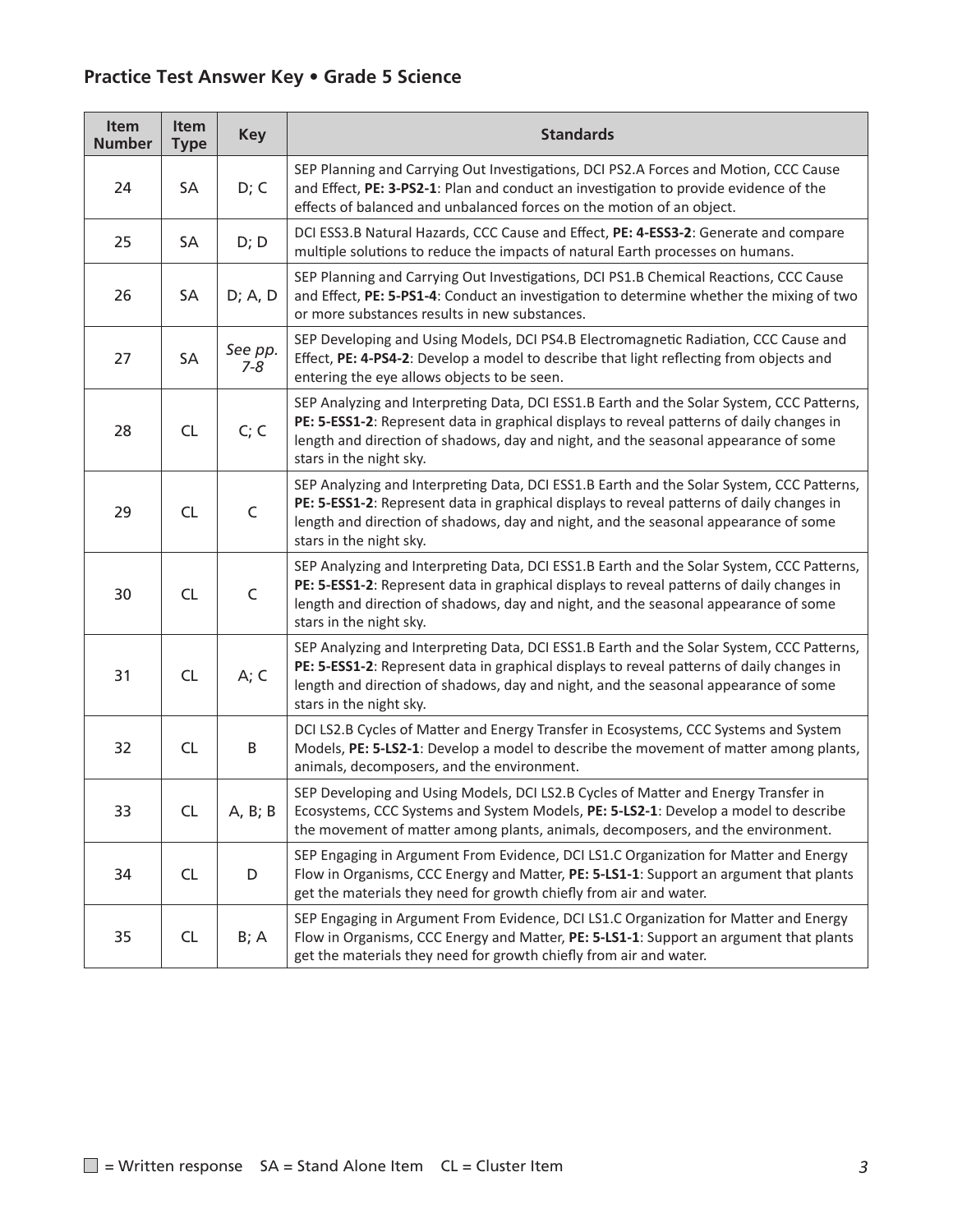# **Session 1**

#### **Scoring Rubric and Sample Student Response for PBT Item #4: Open-Ended**

| <b>Score</b>            | <b>Description</b>                                                                                                                                                                                                                                                                                                                                                                                                                                                                                                                                                                                                                                                                                                                                                                                                                                                                                                                                                                           |
|-------------------------|----------------------------------------------------------------------------------------------------------------------------------------------------------------------------------------------------------------------------------------------------------------------------------------------------------------------------------------------------------------------------------------------------------------------------------------------------------------------------------------------------------------------------------------------------------------------------------------------------------------------------------------------------------------------------------------------------------------------------------------------------------------------------------------------------------------------------------------------------------------------------------------------------------------------------------------------------------------------------------------------|
| $\overline{\mathbf{4}}$ | The response demonstrates thorough use of the three dimensions to make sense of scientific<br>phenomena and/or to design solutions to problems. The response uses the models to describe one<br>way the butterfly and clownfish life cycles are alike and one way they are different. The response<br>also identifies which of the two life cycle models is most similar to the parrot's life cycle and<br>describes one way that an animal's life cycle and the parrot's life cycle are alike and one way that<br>an animal's life cycle and the parrot's life cycle are different. The response<br>clearly applies science and engineering practices to provide an explanation or<br>solution;<br>provides a coherent and accurate explanation or solution based on disciplinary core<br>ideas;<br>reflects thorough understanding of complex ideas and crosscutting concepts; and<br>effectively applies and demonstrates complete understanding of the three<br>$\bullet$<br>dimensions. |
| $\overline{3}$          | The response demonstrates sufficient use of the three dimensions to make sense of scientific<br>phenomena and/or to design solutions to problems. The response may lack some detail or<br>information, or the response may contain minor errors in applying and demonstrating understanding<br>of science and engineering practices, disciplinary core ideas, and crosscutting concepts.                                                                                                                                                                                                                                                                                                                                                                                                                                                                                                                                                                                                     |
| $\overline{2}$          | The response demonstrates limited use of the three dimensions to make sense of scientific<br>phenomena and/or to design solutions to problems. The response may lack multiple details or<br>information, or the response may contain major error(s) in applying and demonstrating understanding<br>of science and engineering practices, disciplinary core ideas, and crosscutting concepts.                                                                                                                                                                                                                                                                                                                                                                                                                                                                                                                                                                                                 |
| $\mathbf{1}$            | The response demonstrates minimal use of the three dimensions to make sense of scientific<br>phenomena and/or to design solutions to problems.                                                                                                                                                                                                                                                                                                                                                                                                                                                                                                                                                                                                                                                                                                                                                                                                                                               |
| $\bf{0}$                | The response is inaccurate, is irrelevant, or contains no evidence of use of the three dimensions<br>to make sense of scientific phenomena and/or to design solutions to problems.                                                                                                                                                                                                                                                                                                                                                                                                                                                                                                                                                                                                                                                                                                                                                                                                           |
|                         | <b>Blank</b>   No response.                                                                                                                                                                                                                                                                                                                                                                                                                                                                                                                                                                                                                                                                                                                                                                                                                                                                                                                                                                  |

### **Sample Student Response:**

a. The two life cycles are alike because both animals begin as eggs. Then they get bigger. They both grow up and become adults. Both the butterfly and the clownfish babies are called something different from their grown-up names. The baby butterflies are called caterpillars and the baby clownfish are called larvae. The two life cycles are different because when a butterfly is young it looks very different from its parents. The baby clownfish looks similar to a clownfish (both have tails) when it is born. It is just smaller and has no fins. It takes years for a clownfish to grow, but it lives a long time. A butterfly takes only weeks to grow and only lives for four weeks.

*Note: Responses need only one of the many similarities and one of the many differences.*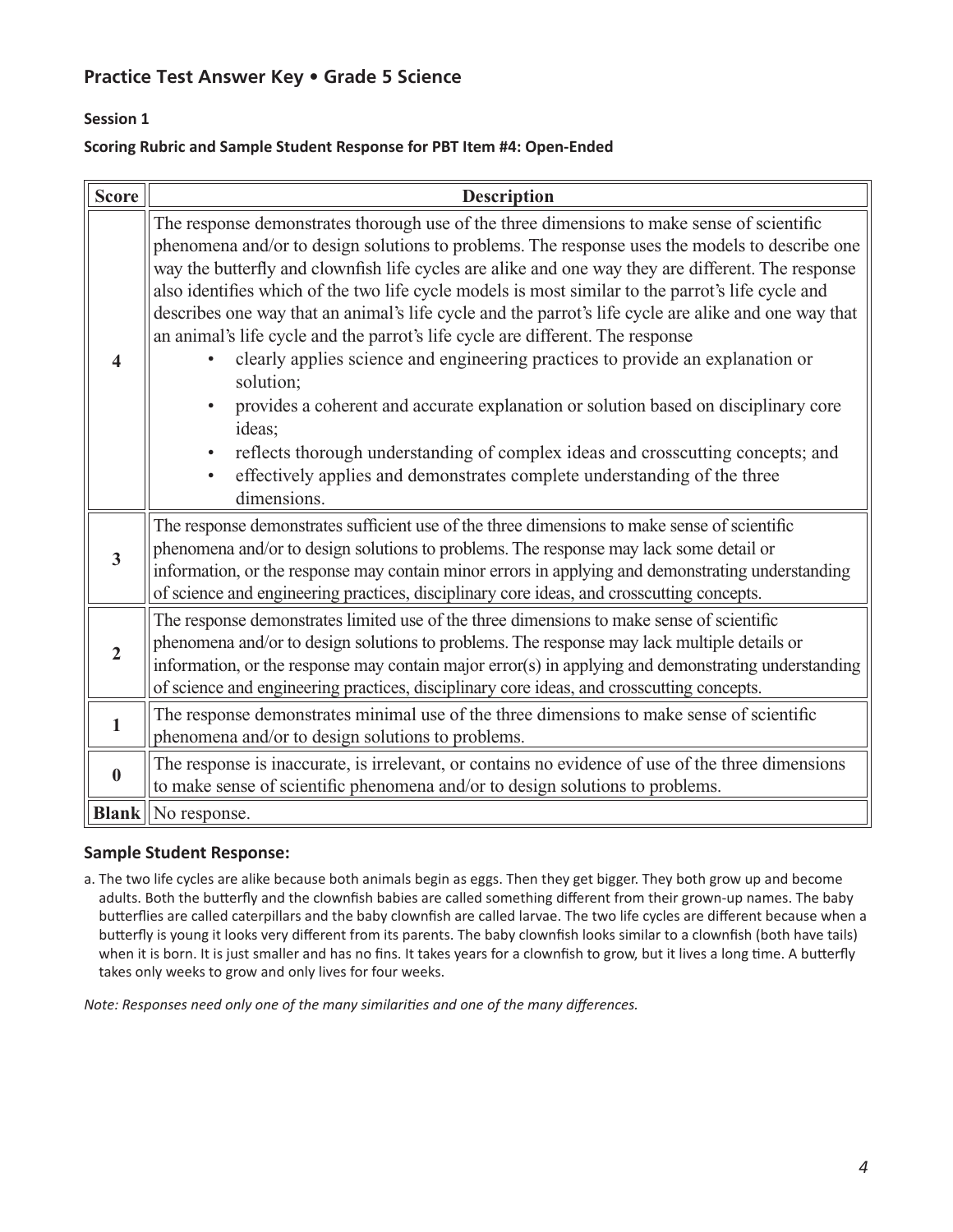b. The parrot's life cycle is more like the clownfish. Both animals begin as eggs. After birth, both animals look similar to but smaller than parents. They both get larger. The cycles are different because the parrot takes a longer time to grow up than the lion. Clownfish start out without stripes and grow stripes while parrots do not.

*Notes:* 

- *• A student may use a drawing of the parrot's life cycle in his or her description of similarities and differences. If*  so, it should look similar to that of the clownfish and there must be a description or label of what the student *intends to be similar and different. The drawings of the parrot do not have to look like parrots. Responses without drawings are also acceptable if a detailed description is provided.*
- *• Students are not required to know anything about feather colors and how they change on parrots, so reasonable statements about color/pattern changes in feathers can be accepted.*
- *• Students are not required to use the scientific understanding of metamorphosis and chrysalises, etc in descriptions of butterfly life cycles.*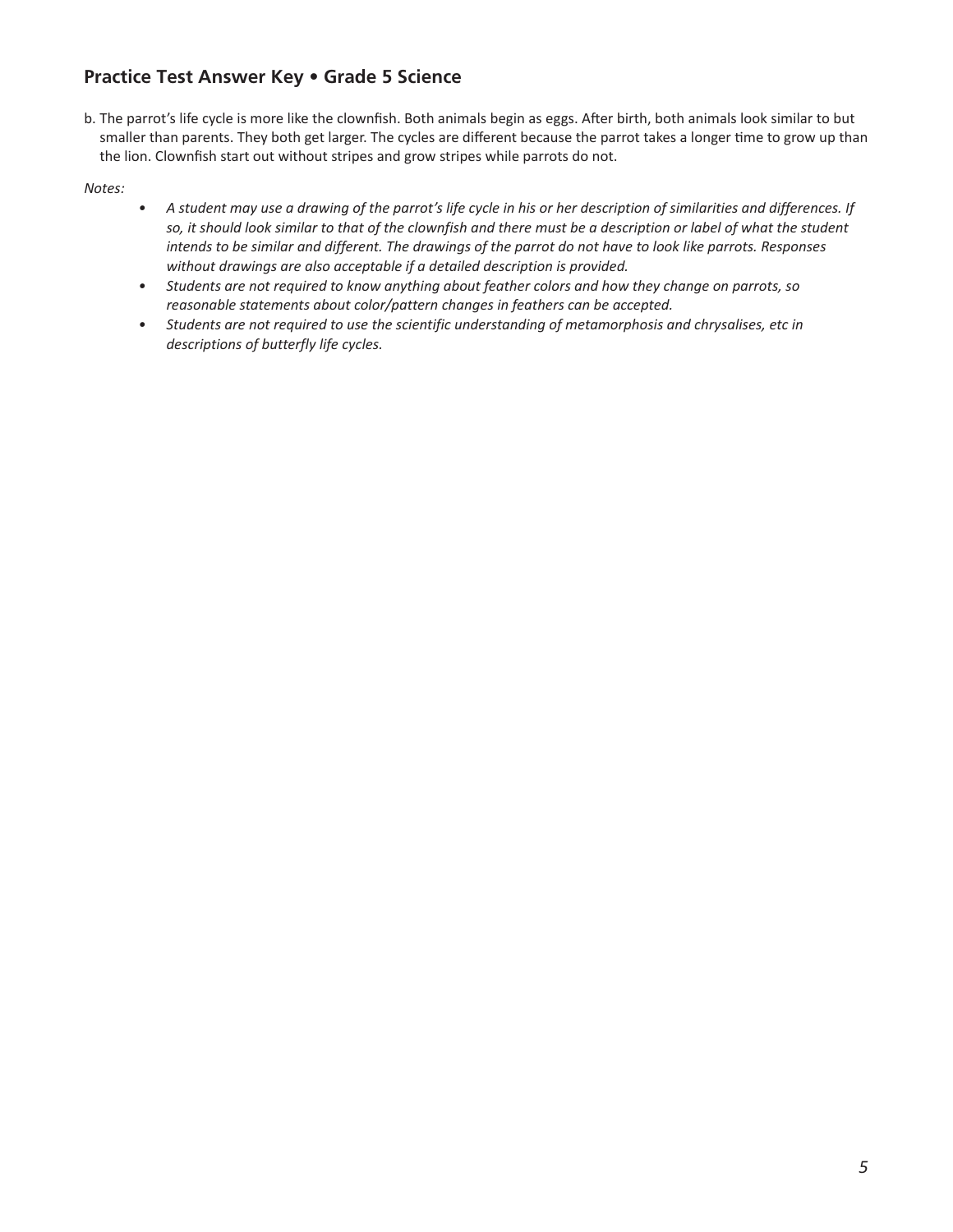# **Session 2**

#### **Scoring Rubric and Sample Student Response for PBT Item #15: Open-Ended**

| <b>Score</b>            | <b>Description</b>                                                                                                                                                                                                                                                                                                                                                                                                                                                                                                                                                                                                                                                                                                                                                                         |  |  |  |
|-------------------------|--------------------------------------------------------------------------------------------------------------------------------------------------------------------------------------------------------------------------------------------------------------------------------------------------------------------------------------------------------------------------------------------------------------------------------------------------------------------------------------------------------------------------------------------------------------------------------------------------------------------------------------------------------------------------------------------------------------------------------------------------------------------------------------------|--|--|--|
| $\overline{\mathbf{4}}$ | The response demonstrates thorough use of the three dimensions to make sense of scientific<br>phenomena and/or to design solutions to problems. The response explains what a score of 85 for<br>the concrete pod design means, describes what will likely happen if a strong wave hits the wood<br>fence design, and explains which design best meets Sid's criteria. The response<br>clearly applies science and engineering practices to provide an explanation or<br>solution;<br>provides a coherent and accurate explanation or solution based on disciplinary core<br>ideas;<br>reflects thorough understanding of complex ideas and crosscutting concepts; and<br>$\bullet$<br>effectively applies and demonstrates complete understanding of the three<br>$\bullet$<br>dimensions. |  |  |  |
| $\overline{\mathbf{3}}$ | The response demonstrates sufficient use of the three dimensions to make sense of scientific<br>phenomena and/or to design solutions to problems. The response may lack some detail or<br>information, or the response may contain minor errors in applying and demonstrating understanding<br>of science and engineering practices, disciplinary core ideas, and crosscutting concepts.                                                                                                                                                                                                                                                                                                                                                                                                   |  |  |  |
| $\overline{2}$          | The response demonstrates limited use of the three dimensions to make sense of scientific<br>phenomena and/or to design solutions to problems. The response may lack multiple details or<br>information, or the response may contain major error(s) in applying and demonstrating understanding<br>of science and engineering practices, disciplinary core ideas, and crosscutting concepts.                                                                                                                                                                                                                                                                                                                                                                                               |  |  |  |
| $\mathbf{1}$            | The response demonstrates minimal use of the three dimensions to make sense of scientific<br>phenomena and/or to design solutions to problems.                                                                                                                                                                                                                                                                                                                                                                                                                                                                                                                                                                                                                                             |  |  |  |
| $\boldsymbol{0}$        | The response is inaccurate, is irrelevant, or contains no evidence of use of the three dimensions<br>to make sense of scientific phenomena and/or to design solutions to problems.                                                                                                                                                                                                                                                                                                                                                                                                                                                                                                                                                                                                         |  |  |  |
|                         | <b>Blank</b> No response.                                                                                                                                                                                                                                                                                                                                                                                                                                                                                                                                                                                                                                                                                                                                                                  |  |  |  |

#### **Sample Student Response:**

a. A score of 85 means that the design can reduce a great deal of flood damage but cannot prevent some damage from occurring.

- b. The waves will probably wash away the fence.
- c. The best design for Sid is the concrete column design. Because the house is on stilts, the water will flow under the house. And because the columns are made of concrete, the columns can standup to the powerful waves.

*NOTE: Award credit for other designs if the selection is well explained.*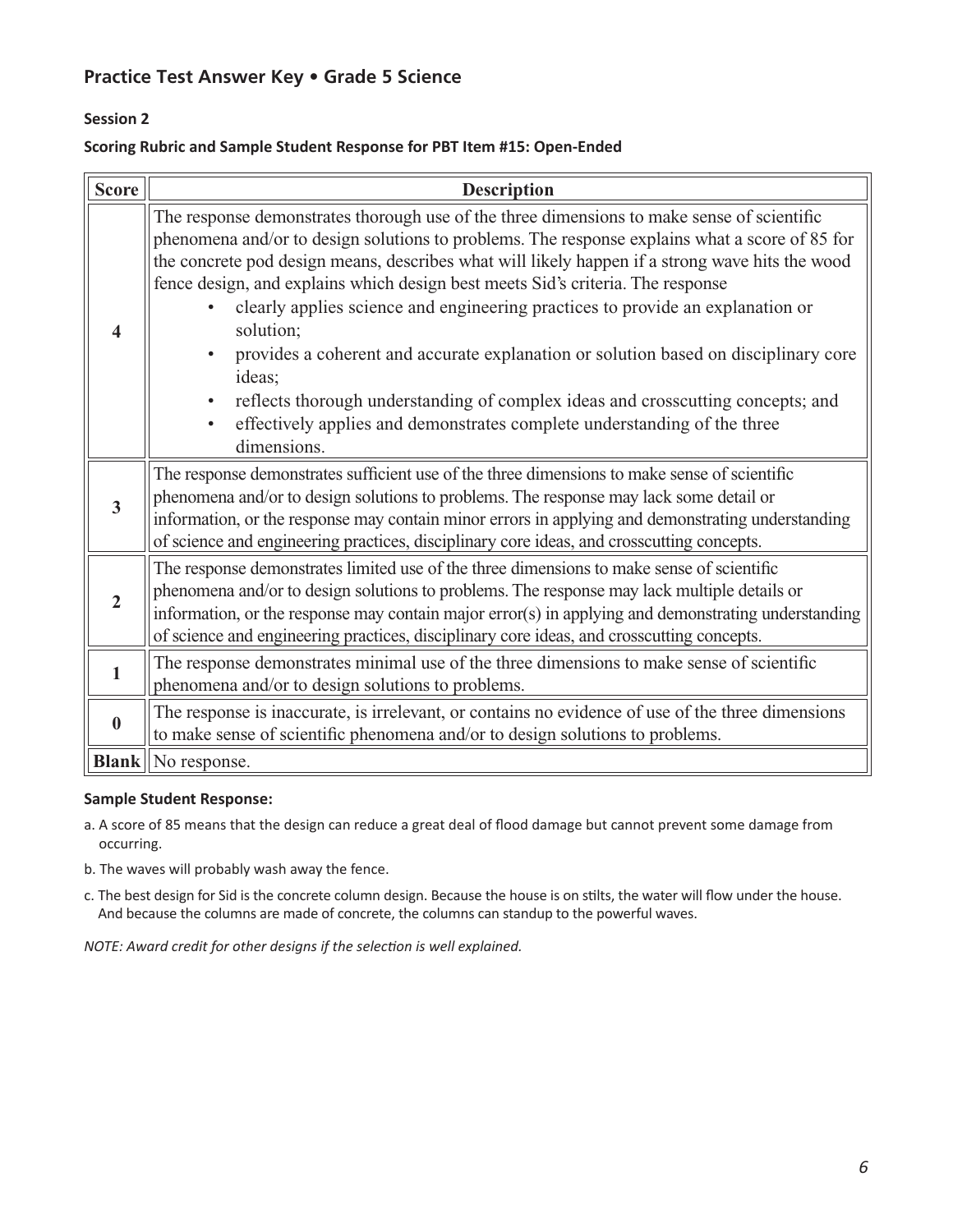### **Session 3**

#### **Scoring Rubric and Sample Student Response for PBT Item #27: Open-Ended**

| <b>Score</b>            | <b>Description</b>                                                                                                                                                                                                                                                                                                                                                                                                                                                                                                                                                                                                                                                                                                                                                                                                                                                            |  |  |  |  |
|-------------------------|-------------------------------------------------------------------------------------------------------------------------------------------------------------------------------------------------------------------------------------------------------------------------------------------------------------------------------------------------------------------------------------------------------------------------------------------------------------------------------------------------------------------------------------------------------------------------------------------------------------------------------------------------------------------------------------------------------------------------------------------------------------------------------------------------------------------------------------------------------------------------------|--|--|--|--|
| $\overline{\mathbf{4}}$ | The response demonstrates thorough use of the three dimensions to make sense of scientific<br>phenomena and/or to design solutions to problems. The response uses the objects and arrows<br>showing the path of light to draw a model that shows how Katie is able to see the tree and uses<br>the model to describe how Katie is able to see the tree. The response also predicts how well Katie<br>will be able to see the tree if there is thick fog in the woods. The response<br>clearly applies science and engineering practices to provide an explanation or<br>solution;<br>provides a coherent and accurate explanation or solution based on disciplinary core<br>ideas;<br>reflects thorough understanding of complex ideas and crosscutting concepts; and<br>effectively applies and demonstrates complete understanding of the three<br>$\bullet$<br>dimensions. |  |  |  |  |
| $\overline{3}$          | The response demonstrates sufficient use of the three dimensions to make sense of scientific<br>phenomena and/or to design solutions to problems. The response may lack some detail or<br>information, or the response may contain minor errors in applying and demonstrating understanding<br>of science and engineering practices, disciplinary core ideas, and crosscutting concepts.                                                                                                                                                                                                                                                                                                                                                                                                                                                                                      |  |  |  |  |
| $\overline{2}$          | The response demonstrates limited use of the three dimensions to make sense of scientific<br>phenomena and/or to design solutions to problems. The response may lack multiple details or<br>information, or the response may contain major error(s) in applying and demonstrating understanding<br>of science and engineering practices, disciplinary core ideas, and crosscutting concepts.                                                                                                                                                                                                                                                                                                                                                                                                                                                                                  |  |  |  |  |
| 1                       | The response demonstrates minimal use of the three dimensions to make sense of scientific<br>phenomena and/or to design solutions to problems.                                                                                                                                                                                                                                                                                                                                                                                                                                                                                                                                                                                                                                                                                                                                |  |  |  |  |
| $\bf{0}$                | The response is inaccurate, is irrelevant, or contains no evidence of use of the three dimensions<br>to make sense of scientific phenomena and/or to design solutions to problems.                                                                                                                                                                                                                                                                                                                                                                                                                                                                                                                                                                                                                                                                                            |  |  |  |  |
|                         | <b>Blank</b>   No response.                                                                                                                                                                                                                                                                                                                                                                                                                                                                                                                                                                                                                                                                                                                                                                                                                                                   |  |  |  |  |

#### **Sample Student Response:**

a. The model should look similar to the following: one arrow pointing from the flashlight toward the tree and one arrow pointing from the tree toward the person's head. Angles of incidence and reflection do not have to be equal. The arrows do not have to begin on the objects. The arrows do not have to meet at the same place on the tree. Students do not have to include objects in the drawing.